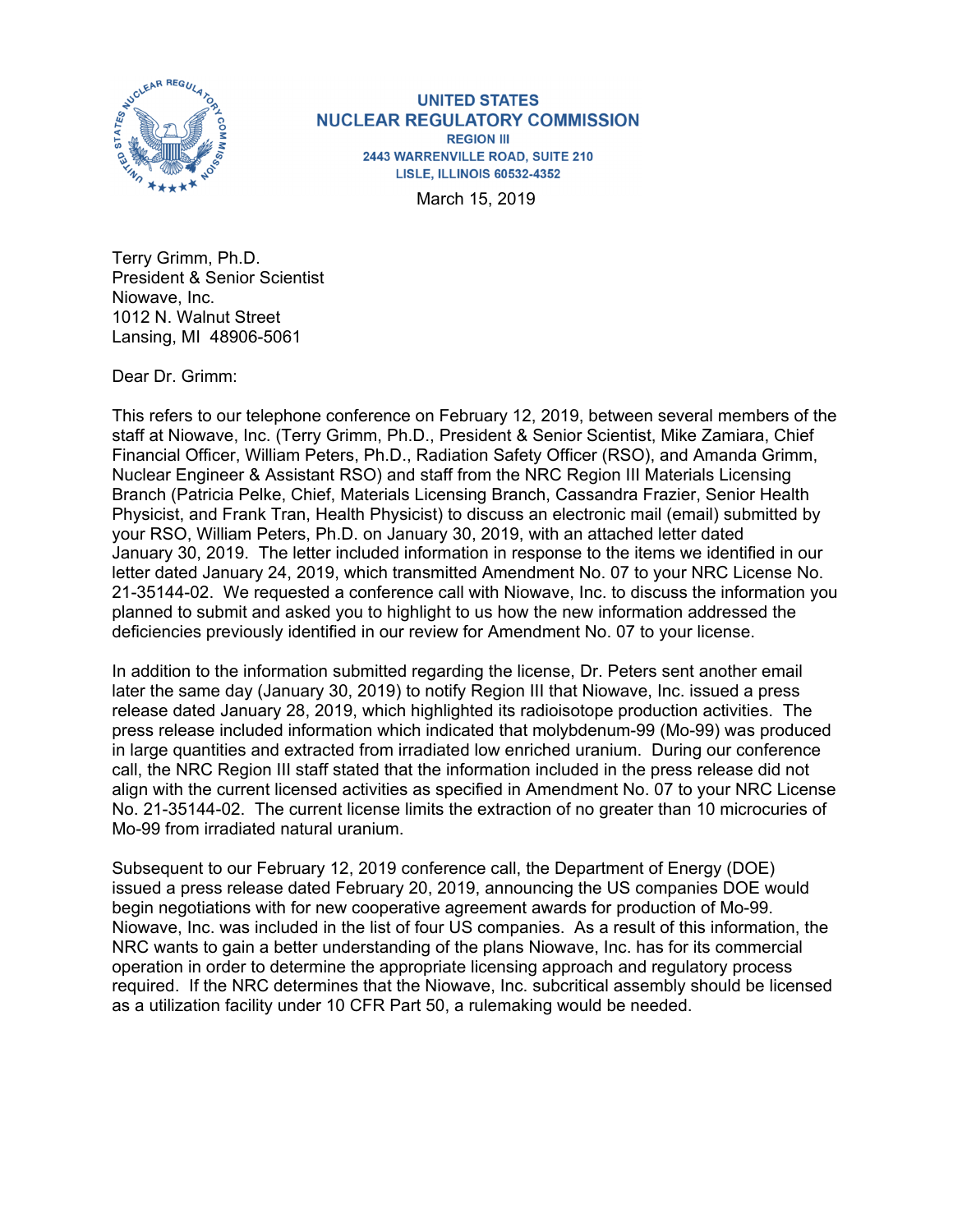During the conference call, the NRC Region III staff discussed several documents that provide useful information regarding the NRC regulatory process for applicants who plan to use low enrichment uranium in a subcritical assembly for the production of activated radioactive materials or fission products, including Mo-99. We have included links to several publically available reference documents submitted by SHINE for regulatory interpretation and the NRC's response related to the appropriate licensing approach for its proposed demonstration unit (note the letter only covers SHINE's proposed demonstration unit). A similar request (or requests) could provide Niowave, Inc. greater regulatory certainty regarding the appropriate licenses needed for each of its proposed phases of subcritical assembly operation. Niowave, Inc. may also find it beneficial to clarify the appropriate licenses needed for its processing facility (i.e., will Niowave, Inc. meet the definition of a production facility in any of their proposed phases of operation). The information in these documents will help you to better understand the NRC licensing and regulatory process involved for the use of special nuclear material and source material in the production of activated radioactive materials or fission products, including Mo-99 production on a commercial basis.

- SHINE Demonstration Unit Determination Cover Letter (https://www.nrc.gov/docs/ML1714/ML17142A432.pdf)
- SHINE Demonstration Project Enclosure (https://www.nrc.gov/docs/ML1714/ML17142A433.pdf)
- SHINE Demonstration Unit Request (https://www.nrc.gov/docs/ML1707/ML17079A476.pdf)
- SHINE Demonstration Unit Request Supplement (https://www.nrc.gov/docs/ML1717/ML17173A013.pdf)
- SECY-14-0061 Enclosure 1 Direct Final Rule: Definition of a Utilization Facility (https://www.nrc.gov/docs/ML1405/ML14052A105.pdf)
- SECY-14-0061 Enclosure 2 Proposed Rule: Definition of a Utilization Facility (https://www.nrc.gov/docs/ML1405/ML14052A114.pdf)
- SECY-14-0061 Enclosure 5 Environmental Assessment and Finding of No Significant Impact (https://www.nrc.gov/docs/ML1405/ML14052A097.pdf)
- SECY-14-0061 Enclosure 6 Regulatory Analysis for Adding SHINE Medical Technologies, Inc.'s Accelerator-Driven Subcritical Operating Assembly to the Definition of Utilization Facility

(https://www.nrc.gov/docs/ML1405/ML14052A115.pdf)

• VR-SECY-14-0061: Adding SHINE Medical Technologies, Inc.'s Accelerator-Driven Subcritical Operating Assembly to the Definition of Utilization Facility (https://www.nrc.gov/docs/ML1423/ML14238A188.pdf)

If you have any questions or need any clarification regarding the documents listed above, please contact Steven Lynch, Project Manager, at 301-415-1524 or Steven.Lynch@nrc.gov. If you have any additional questions pertaining to your NRC license or this letter, please contact Frank Tran at 630-829-9623 or Frank.Tran@nrc.gov or Cassandra Frazier at 630-829-9830 or Cassandra.Frazier@nrc.gov.

In accordance with 10 CFR 2.390 of the NRC's "Rules of Practice," a copy of this letter will be available electronically for public inspection in the NRC Public Document Room or from the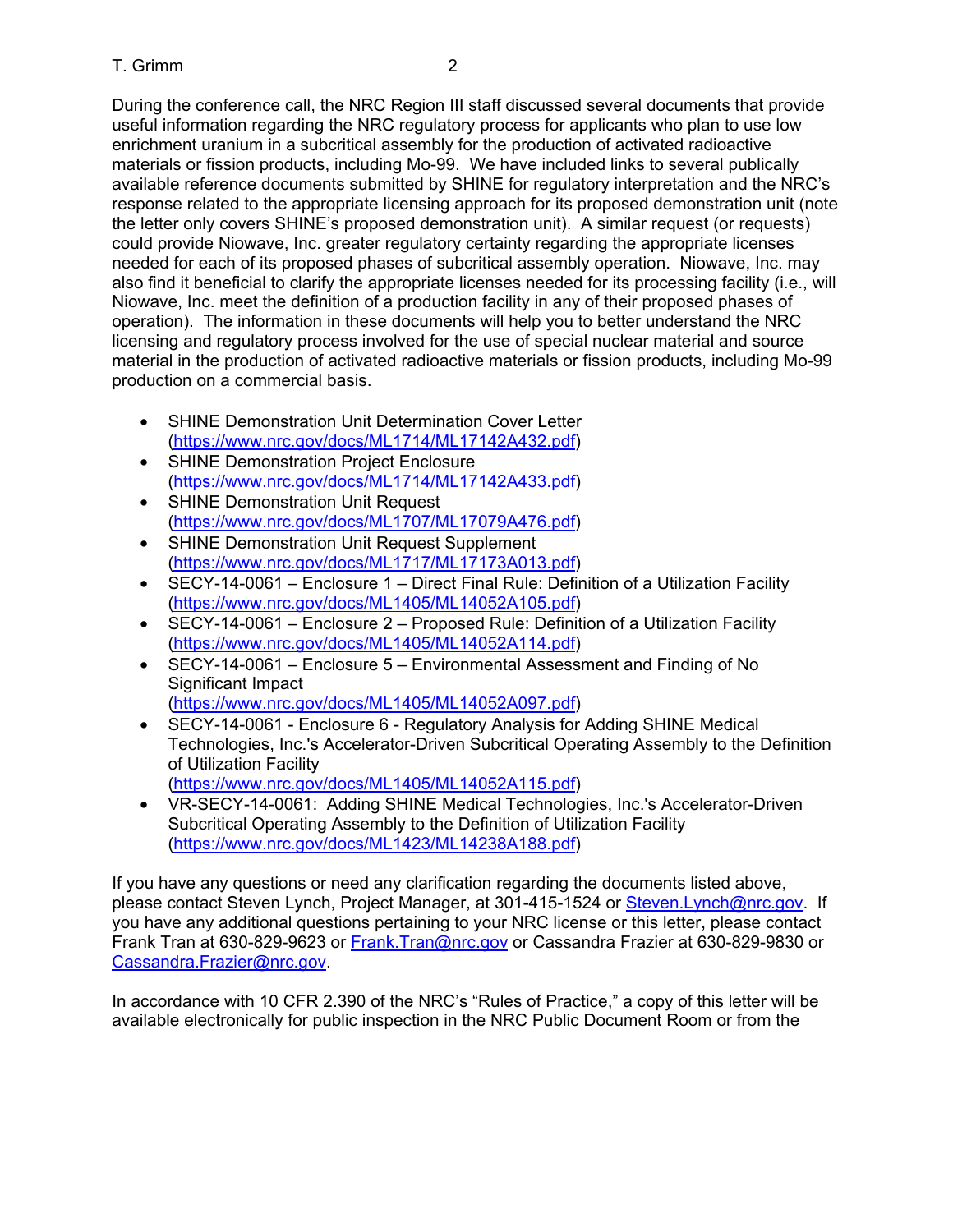T. Grimm 3

NRC's Agencywide Documents Access and Management System (ADAMS), accessible from the NRC's website at <u>http://www.nrc.gov/reading-rm/adams.html</u>.

Sincerely,

*/RA/*

Patricia J. Pelke, Chief Materials Licensing Branch Division of Nuclear Materials Safety

License No. 21-35144-02 Docket No. 030-38770